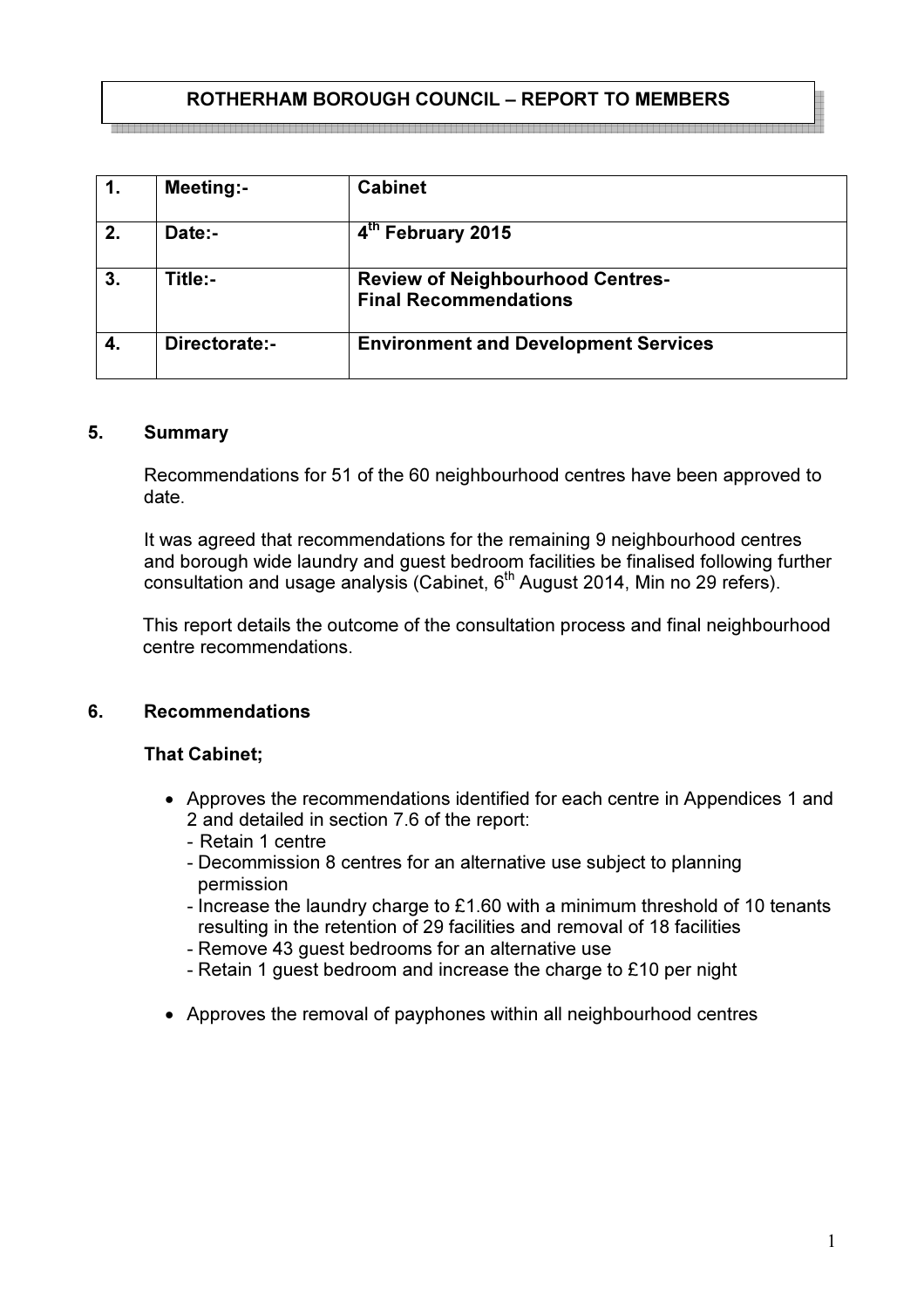# 7. Proposals and Details

## 7.1. Background

There are 60 Neighbourhood Centres located within an aged persons housing complex across the borough which consist of a communal lounge with kitchen and toilet facilities. Some centres also offer a guest bedroom and laundry facility.

A review of the centres was initiated following customer requests in relation to the potential to opt out of the communal facility charge (CFC) and declining usage of the facilities by residents.

In addition, increasing management costs due to rises in utility costs and repairs and maintenance requirements, has resulted in the centres operating at an overall financial deficit and consequently creating budgetary pressures.

A thorough consultation exercise for each of the neighbourhood centres, including communal lounge areas, guest bedrooms and laundry facilities has been undertaken, to determine proposals relating to future use.

This exercise enabled approval of recommendations for 51 of the 60 centres to date as summarised in 7.2 and detailed on a centre by centre basis within Appendix 2.

Further consultation and usage analysis has now been concluded which has enabled recommendations to be finalised for the remaining 9 centres and laundry and guest bedroom facilities borough wide.

## 7.2. Neighbourhood Centres

We have received approval to retain 41 and decommission 10 centres to date.

The remaining 9 centres which were identified as unsustainable due to poor usage and demand were deferred pending further analysis / laundry consultation.

The consultation has now been concluded and a further analysis of activities / usage has been undertaken which has enabled the remaining recommendations to be finalised as summarised below and detailed for each centre in Appendix 1:

- Retain 1 centre- The centre is only used 6 hours per week but operates at a surplus and the majority of tenants wanted to retain it. It is located within a deprived area where we would like to work with the existing Tenants and Residents Association to increase use
- Decommission 8 centres These centres are not very well used, most operate at a deficit and the majority of tenants (on 7 of the 8 schemes) supported removal of the charge and an alternative use

The guest bedrooms will be removed from all facilities recommended for an alternative use as detailed in Appendix 1. However, some of the laundry facilities may be retained if usage is above the proposed threshold (as detailed in 7.3). The recommendations for the laundry facilities within each of the centres are detailed within Appendix 1.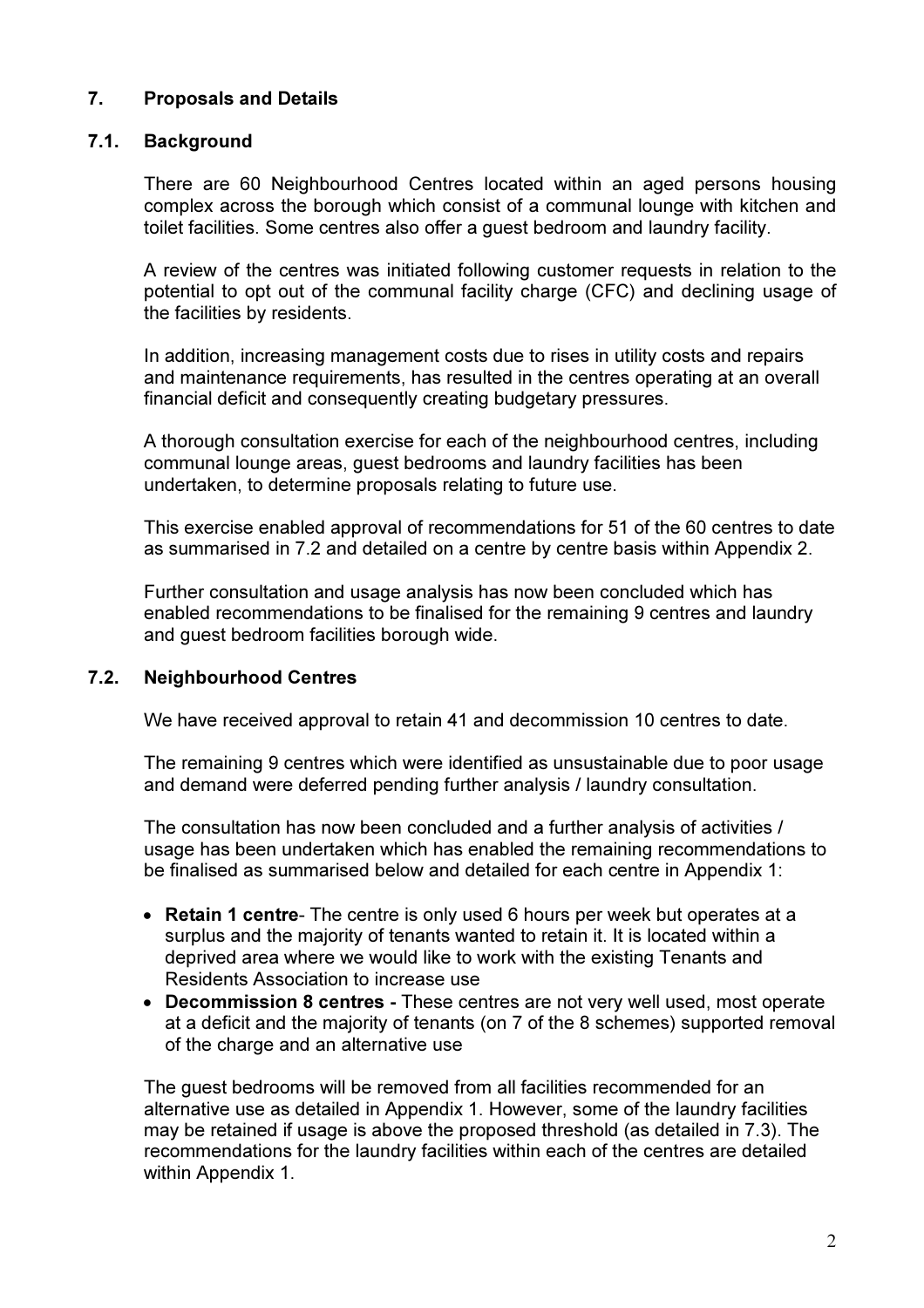The centres would be converted and re-let as council homes to support housing need and demand subject to planning permission for a change of use. If planning permission is not granted then we may have to consider alternative options i.e. asset transfer, retention and increasing use etc.

Subject to the relevant approvals, the works will be phased with centres already approved for conversion over a two year period (2015/16 and 2016/17).

## 7.3 Laundry Facilities

There are 53 laundry facilities within the 60 centres across the borough and 2 stand alone laundry facilities (where centres have previously been removed).

Laundry facilities in 8 of the centres have already been approved for removal as part of wider proposals for the centres (6 conversion and 2 asset transfer).

The income generated by the current laundry charge is far lower than the cost of operating a laundry and usage of the facilities varies significantly per scheme. Therefore, the facilities are heavily subsidised by the council and council tenants in general.

In addition, the majority of washing and drying machines are nearing the end of their useful life and require replacement which would create a significant budget pressure.

Accordingly, we have undertaken tenant consultation in relation to a proposal to increase the charge which will enable the facilities to become more financially sustainable. This exercise has enabled us to identify recommendations for each facility.

# 7.3.1 Laundry Options

The following options have been considered:

## Option A) Increase charge to £3.17 per week and adopt a minimum threshold (Not recommended)

Consultation was undertaken on the basis of an increase to £3.17 per week. A minimum threshold of 16 tenants would recover approximately 68% of the operational costs. However, based on this rationale and the consultation undertaken with tenants, only 1 of the remaining 47 laundry facilities met the criteria for retention.

If we reduce the minimum threshold to 10 tenants then 11 facilities would meet the criteria for retention.

Option B) Increase charge to £1.60 per week and adopt a minimum threshold of 10 tenants (Recommended)

This charge is considered to be more realistic based upon the current charge. However, we would continue to subsidise the facilities and therefore need to continuously review usage as well as gradually increasing the charge in the future.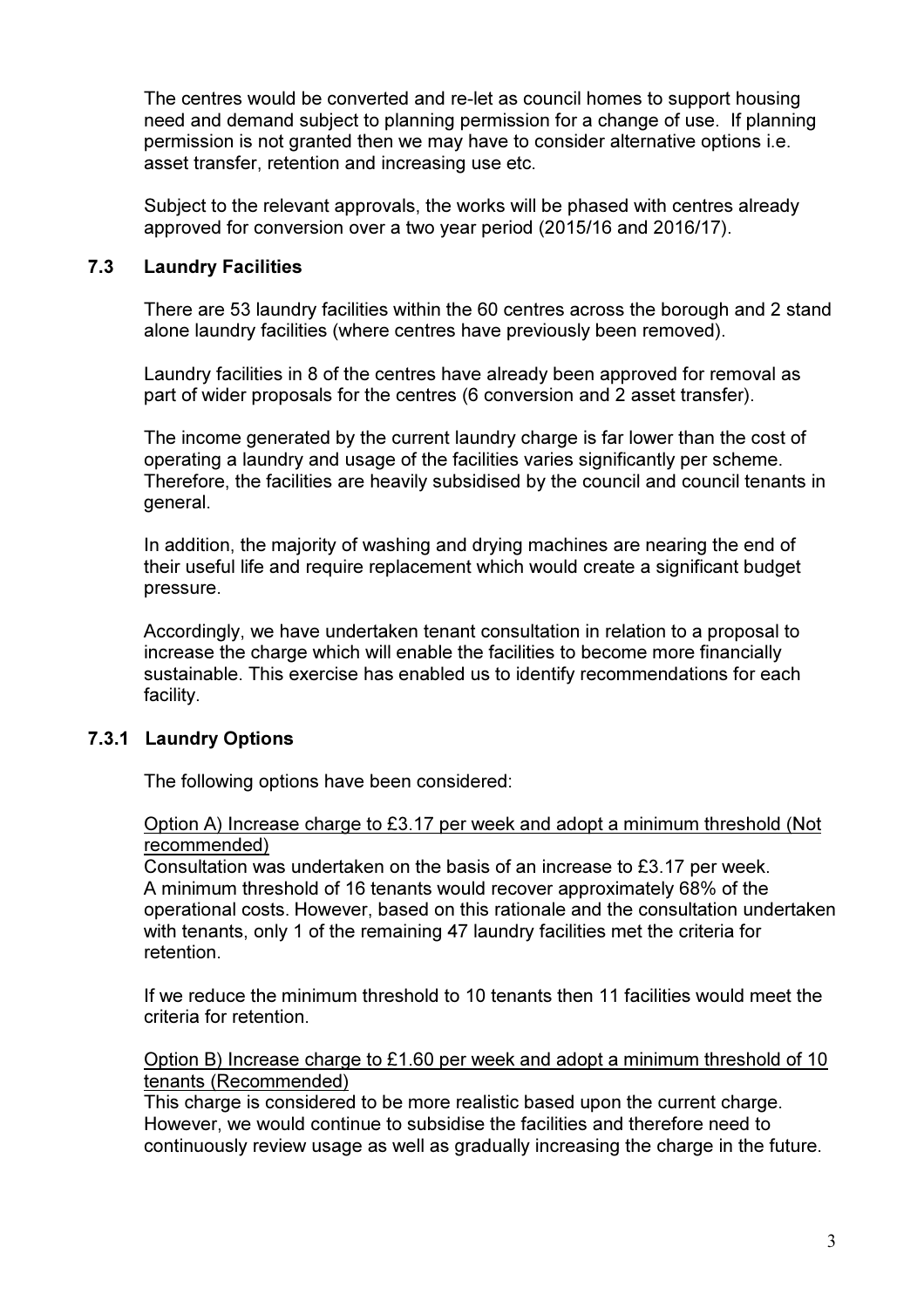Further consultation has not been undertaken on this basis but it is estimated that around 29 facilities would be retained (based upon the current number of tenants paying the charge and the number of tenants who said they were willing to pay £3.17) and 18 facilities would be removed.

Option A was initially recommended in order for the deficit associated with the laundry facilities to be reduced and for the facilities to become more sustainable. However, tenants expressed that it was a significant increase compared to the current cost and would therefore prefer a gradual increase.

The consultation process also identified that the proposed minimum threshold of 16 tenants is unrealistic and therefore should be reduced to 10.

Accordingly, we have taken into account the outcome of the tenant consultation and are recommending Option B (detailed in 7.3.1) with a further increase and review of usage in 12 months.

If laundry facilities are removed, tenants would be offered with alternative arrangements including:

- Use of an alternative laundry facility nearby (where applicable).
- Altering tenants kitchen areas to accommodate their own washing facilities
- Low cost payment arrangements to hire a washing machine/dryer through the furnished homes team

The removal of the facilities would be undertaken on a phased basis to facilitate kitchen alteration works.

The retained laundry facilities will be subject to a further review of usage in 12 months to ensure that they continue to comply with the minimum usage threshold.

The recommendations for each facility are detailed in Appendix 2.

# 7.4 Guest Bedroom Facilities

There are 52 guest bedroom facilities within the 60 centres across the borough. Only one of the bedrooms is used on a regular basis and other facilities are not used at all or very infrequently. Recommendations for each facility are detailed in Appendix 2 and proposals are summarised below:

- Retain as a quest bedroom- only 1 unit would be retained which is used on a frequent basis however it is proposed that we increase the charge significantly from £0.50 per night to £10 per night as an increase has not been implemented for a number of years. Use of the facility will be reviewed within 12 months.
- Remove and include in proposed conversion or asset transfer- 8 guest bedrooms are located within centres approved/proposed for conversion or asset transfer and will therefore be included in this work
- Utilise as office/stores rooms- 22 facilities have been identified for potential use by locality based operational staff for hot desking office bases or alternatively for use as storage of equipment by the tenant groups
- Include within adjacent tenancy- 19 guest bedrooms are located on the first floor and could be offered to adjacent tenants for an additional weekly rent subject to the feasibility and associated costs. Accordingly, it is proposed that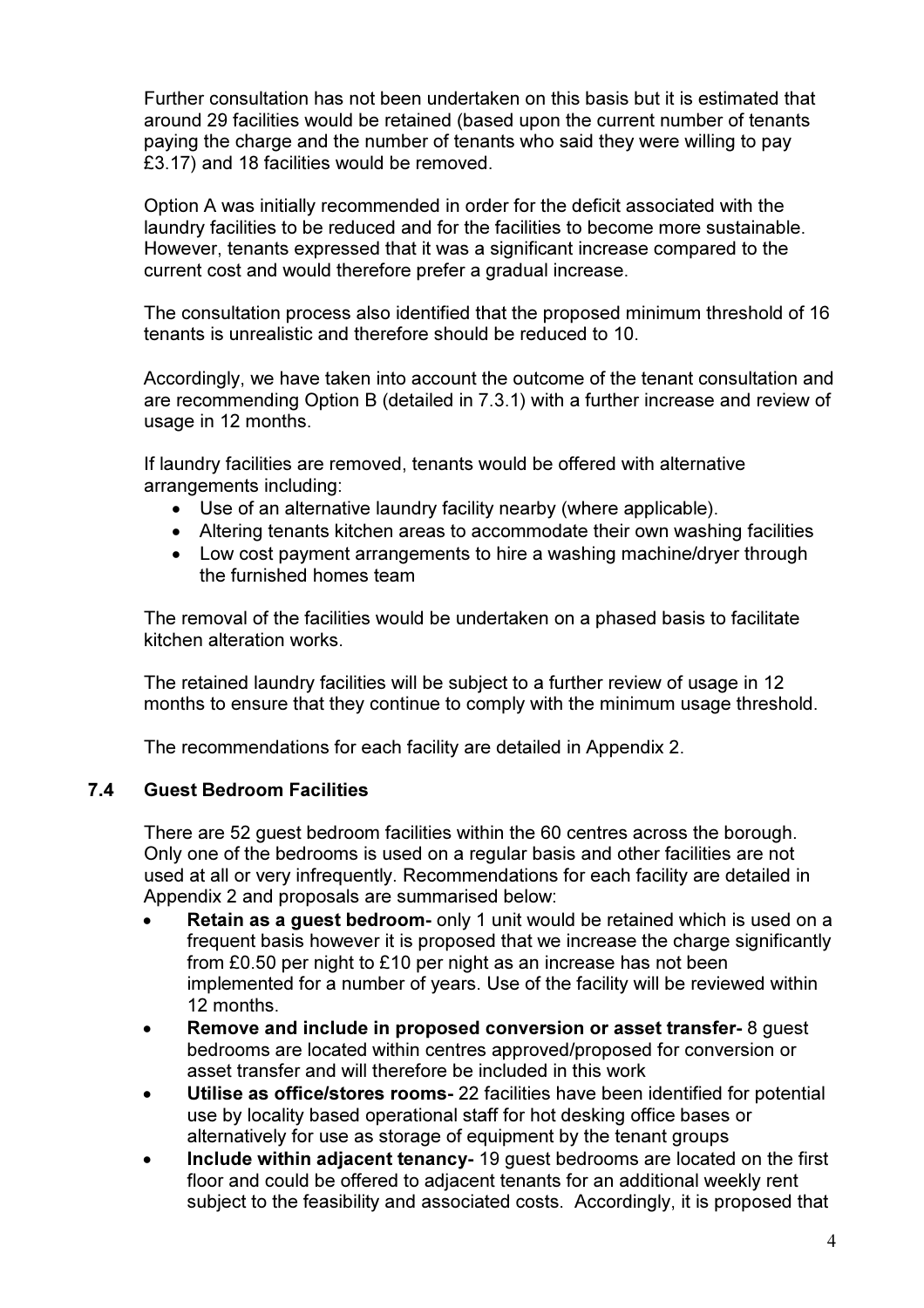individual feasibility studies are undertaken when the accommodation becomes void to establish whether it is viable to reconfigure the properties from one to two flats

• Convert into a self contained flat- 2 indoor neighbourhood schemes have guest bedrooms which are actually fully functioning flats which would be better utilised as accommodation available to rent subject to the completion of investment works.

## 7.5 Payphones

Payphones within the majority of centres are no longer used or used very infrequently and it is therefore proposed that they are removed which will generate cost savings.

Tenants are able to access their own mobile telephones and rothercare fobs in an emergency situation within the centre.

As part of the Council's digital inclusion strategy, we are considering the creation of wifi hotspots in a number of the retained neighbourhood centres. This would increase the service offer to tenants by enabling them to access free wifi in the communal lounges of the centres and will also assist in preventing social isolation and promoting digital inclusion. The savings generated can be utilised for the installation and ongoing costs associated with this provision.

# 7.6 Summary of Recommendations

The recommendations for each centre, laundry and guest bedroom facilities are detailed in Appendices 1 and 2.

Neighbourhood Centres (detailed in 7.2 and Appendix 1)

It is recommended to:

- Retain 1 neighbourhood centre with a further review in 12 months
- Decommission 8 neighbourhood centres subject to planning permission for an alternative use

If the recommendations are approved; 42 centres (70%) would be retained and 18 centres (30%) would be decommissioned overall.

## Laundry Facilities (detailed in 7.3.1 and Appendix 2)

Option B (as detailed in 7.3.1) is recommended; increase charge to £1.60 per week and adopt a minimum threshold of 10 tenants. This would result in the retention of 29 facilities and removal of 18 facilities.

## Guest Bedroom Facilities (detailed in 7.4 and Appendix 2)

It is recommended that:

- All guest bedrooms are removed for an alternative use (with the exception of Shaftesbury House).
	- Approve an increase in the charges for hire of the remaining guest bedroom at Shaftesbury House from £0.50 per night to £10 per night
	- Notes that an appraisal of former warden flats and adjacent guest bedroom facilities will be undertaken when the properties become vacant to establish the potential for conversion from one into two units (where feasible)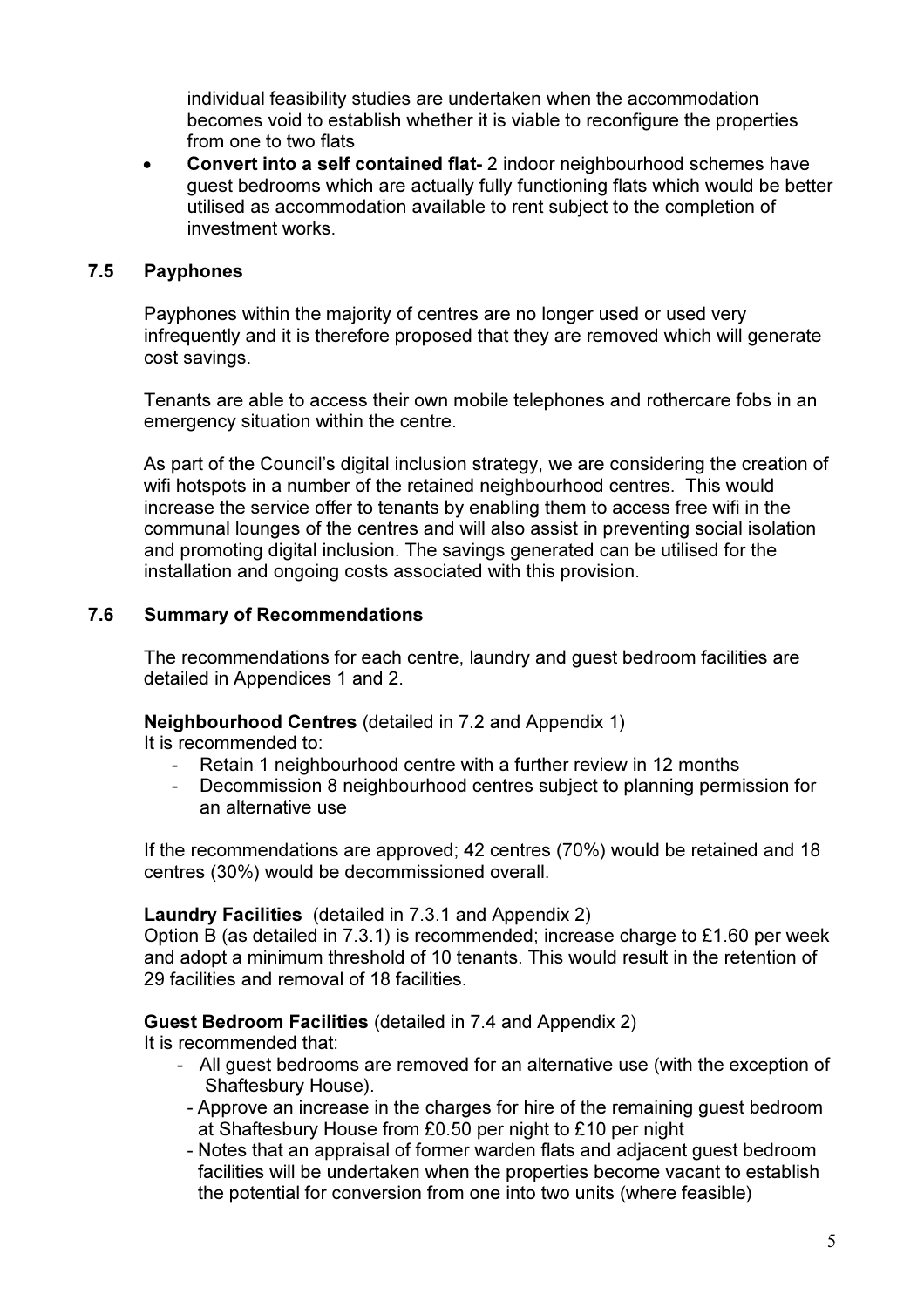# 7.7 Next Steps

Subject to approval, the following steps are proposed;

- 1 Develop a programme and timescale for decommissioning and conversion works within each identified neighbourhood centre
- 2 Develop a programme and timescale for removal of the identified laundry facilities
- 3 Write to tenants and ward members with details of the decisions and proposed timescales
- 4 Develop an investment programme for the retained centres and ensure that ward members are kept informed and tenants are involved in the investment choices
- 5 Periodically review use of retained communal lounge, laundry and guest bedroom facilities and provide an update/recommendations to Cabinet within 12 months

## 8. Finance

The majority of centres operate at a deficit and in 2013/14 there was an overall £83k deficit across the portfolio.

The estimated savings generated from the 8 centres proposed for an alternative use is approximately £6k revenue savings plus maintenance/investment requirements. The estimated costs for residential conversion is £1.1m which would be funded from the 2015/16 and 2016/17 Housing Capital Investment Programme.

Following conversion and re-letting, the properties will generate a rental income stream of approximately £54k per annum for the combined units.

Tenants residing on a scheme with access to a centre have to pay a mandatory communal facility charge (CFC) which is currently set at £4.77 per property per week as agreed within their tenancy agreement for use and access to the neighbourhood centre. This charge provides income for the centres to support the associated running costs and will be removed from the rent account if the centre is removed.

We have allocated a budget to invest in the retained centres in order to improve the service offer which will include both decoration and new furniture as required to encourage further use. Reducing the number of neighbourhood centres has meant that we are able to better focus resources and investment on the most sustainable centres, thus improving the service offer to tenants paying the communal facility charge.

Condition surveys have been undertaken to determine a programme of investment. Works are currently being planned and it is anticipated that the 2014/15 investment budgets (£100k capital budget and £50k revenue budget) will be fully spent on upgrading a number of retained centres including decoration, carpets, new furniture, furnishings and renovation works where required. The centres are being prioritised for investment (based upon their usage levels) and the investment programme and proposed timescales will be shared with ward members once finalised. The tenants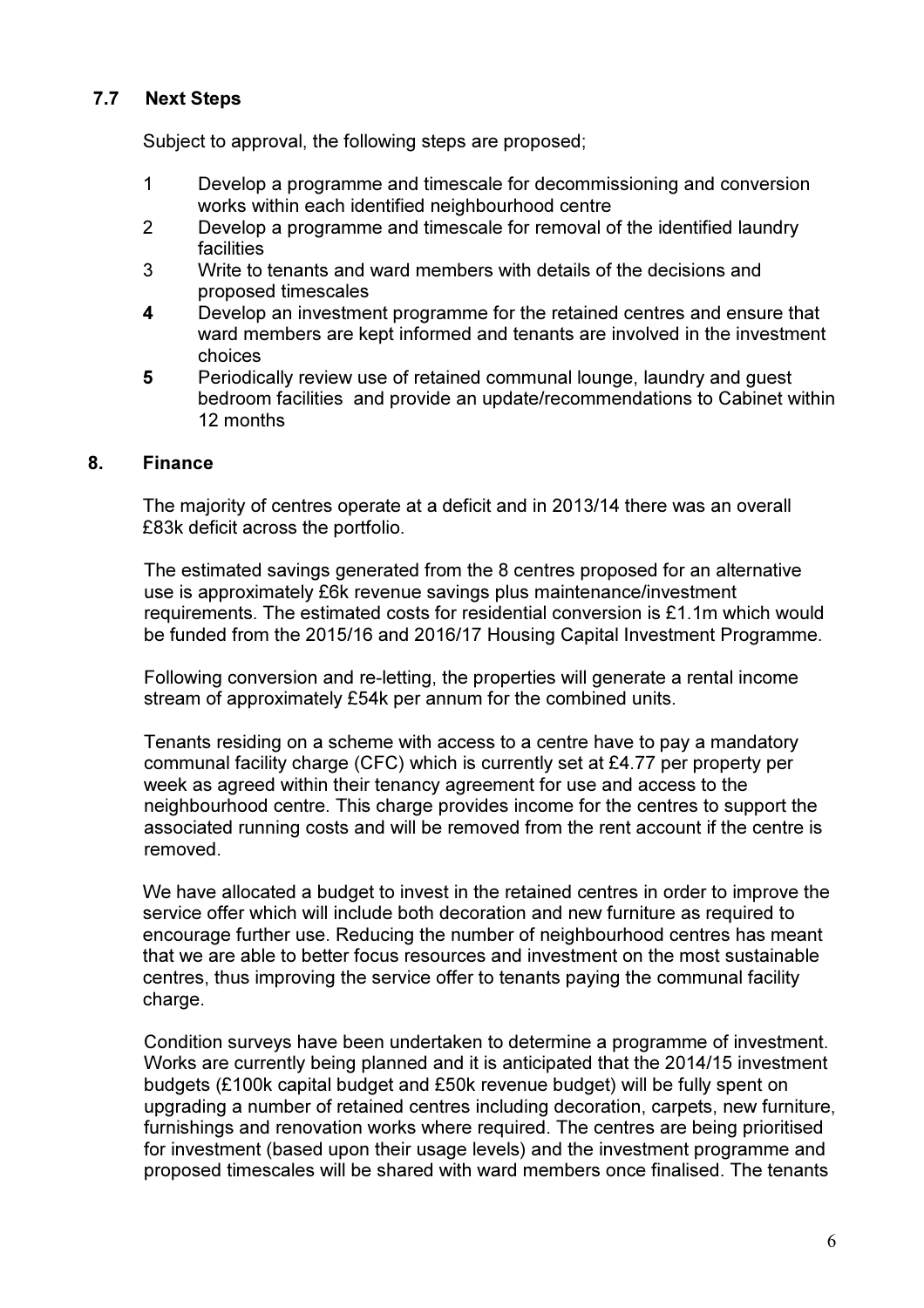are being involved and consulted in the investment planning i.e. selecting colour choices etc.

A further investment budget will be allocated in 2015/16 and the amount is to be confirmed following budget setting in the forthcoming weeks

#### Laundry Facilities

The income generated by the current laundry charge of £0.85 per week is far lower than the cost of operating a laundry and usage of the facilities varies significantly per scheme. Therefore, the facilities are heavily subsidised by the council and council tenants in general.

In addition, the majority of washing and drying machines are nearing the end of their useful life and require replacement. The cost of replacing a dryer is approximately £1000 and a washer is £1800. Therefore, if all laundries are retained then the total investment requirement would be approximately £150k borough wide. However, if the proposal to reduce the number of laundries is approved then it would reduce the investment amount to approximately £30k. This work would be funded by the housing capital investment programme.

The average cost of operating a laundry facility is approximately £4815 per annum (for a stand alone facility) and £3815 per annum (within a neighbourhood centre) and therefore the total estimated running costs for laundry facilities within 2013/14 was approximately £190k borough wide. The laundry income received is currently £34k and they therefore generate an approximate £156k deficit (which is absorbed in the overall CFC costs).

Subject to approval of the laundry recommendations for an increase of the laundry charge to £1.60 per week and removal of 18 facilities, the net loss would reduce to approximately £92k per annum based upon the 29 remaining facilities.

We would recommend an increase every year based upon the number of tenants paying the charge to enable full cost recovery to be achieved.

The estimated costs associated with altering kitchen areas in individual properties is approximately £1000 per unit. The potential cost to adapt properties that it is proposed will lose their communal laundry facility is approximately £190k and it would therefore take under three years to payback the investment from the savings generated. This work would be funded from the Housing Capital Investment Programme.

We are able to offer washing machines and dryers through the furnished homes scheme which would be paid back outright or rented through the furnished homes scheme on a one item charge (Washer=£3.25 p/w Dryer=£2.82 p/w or Washer Dryer=£6.07 p/w)

However, we would need to initially purchase the machines at an approximate cost of £75k. This work would be funded from the furnished homes budget.

## Guest Bedroom Facilities

We have had to put in place weekly cleaning of the guest bedroom facilities at an approximate cost of £16k per annum regardless of whether they are used in order to ensure compliance with health and safety regulations such as legionella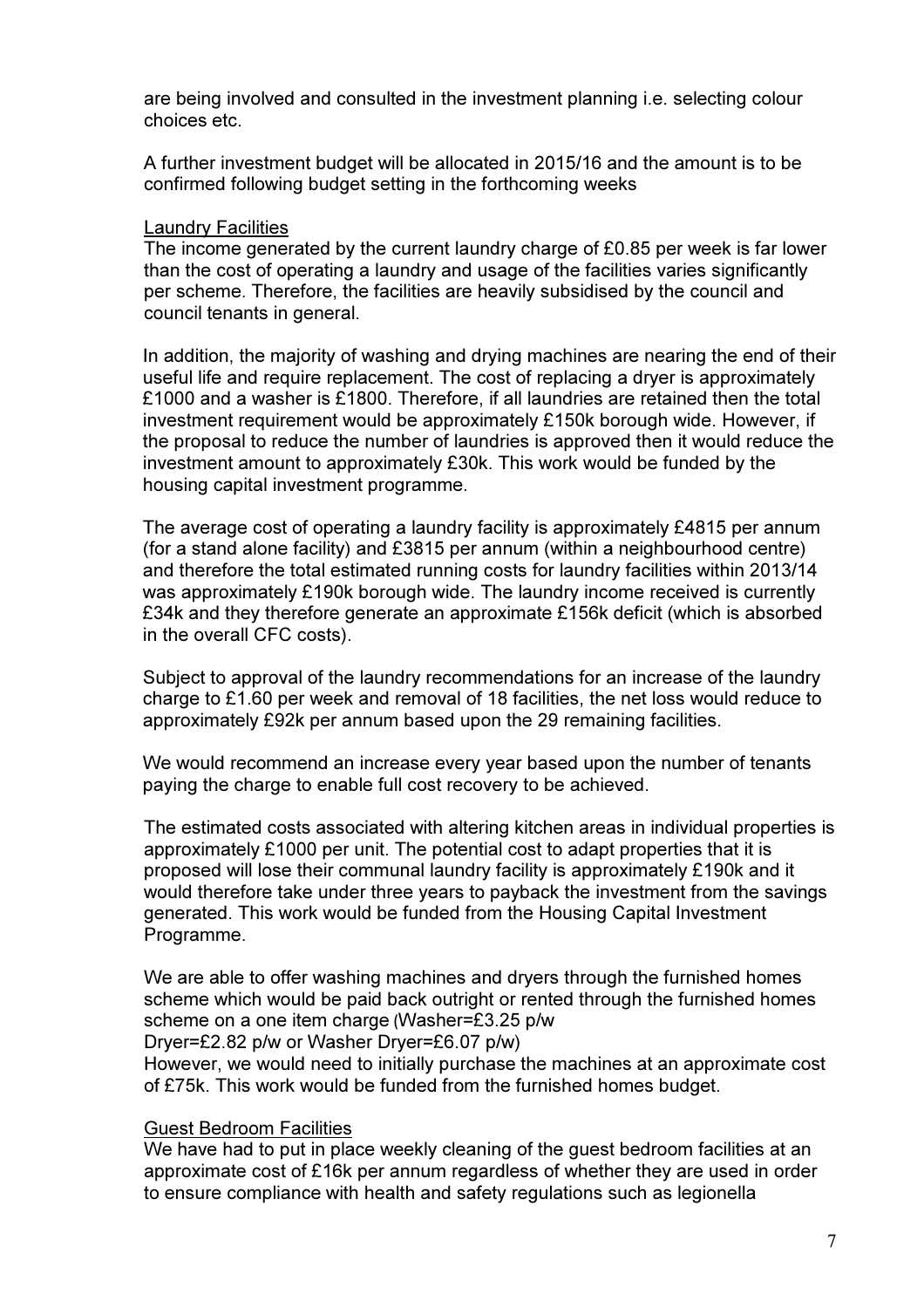prevention therefore the removal of the guest bedroom facilities will generate a significant cost saving.

The cost of retaining the guest bedroom at Shaftesbury House is approximately £750 and it is anticipated that we will generate a similar level of income based upon the current use and proposed increased charge.

The costs of converting former warden flats and the adjacent guest bedroom facilities will vary per unit and detailed feasibility studies would be undertaken to determine the costs of works and feasibility when each property becomes vacant.

#### **Payphones**

The estimated cost savings associated with the removal of payphones is £19k borough wide which may be re-invested in public wifi provision within neighbourhood centres.

## 9. Risks and Uncertainties

Informal discussions have been held with the Planning Service regarding the proposals for a change of use to residential units. They have stated that we must demonstrate that the existing community use is no longer required and that there isn't any other community use that could benefit from the building before considering allowing a change of use to residential. This is in accordance with the councils UDP policy CR1.5

Accordingly, we are able to justify that the community use is not viable based upon current usage and consultation feedback however there is a risk that planning permission will not be granted and we will then have to consider alternative options.

The units are located within older persons housing schemes and therefore future lettings would have to be sensitive towards the nature of the scheme with a relevant local lettings policy being applied similar to lettings of former warden flats above centres.

It will be necessary to change the terms of the tenancy agreements if the communal facility is to be no longer available or changed to a nearby site. Also if the alternative facility is too far from the site or shared with properties of a different status there may be a danger that they will lose their immunity from right to buy claims.

The usage identified was based on a standard week's activities in each centre which therefore may increase/decrease subject to changes in occupancy.

The proposed recommendations may meet resistance from tenants and ward members.

The centres are currently operating at a deficit and there is no certainty that appropriate funding will be available to subsidise the units in future.